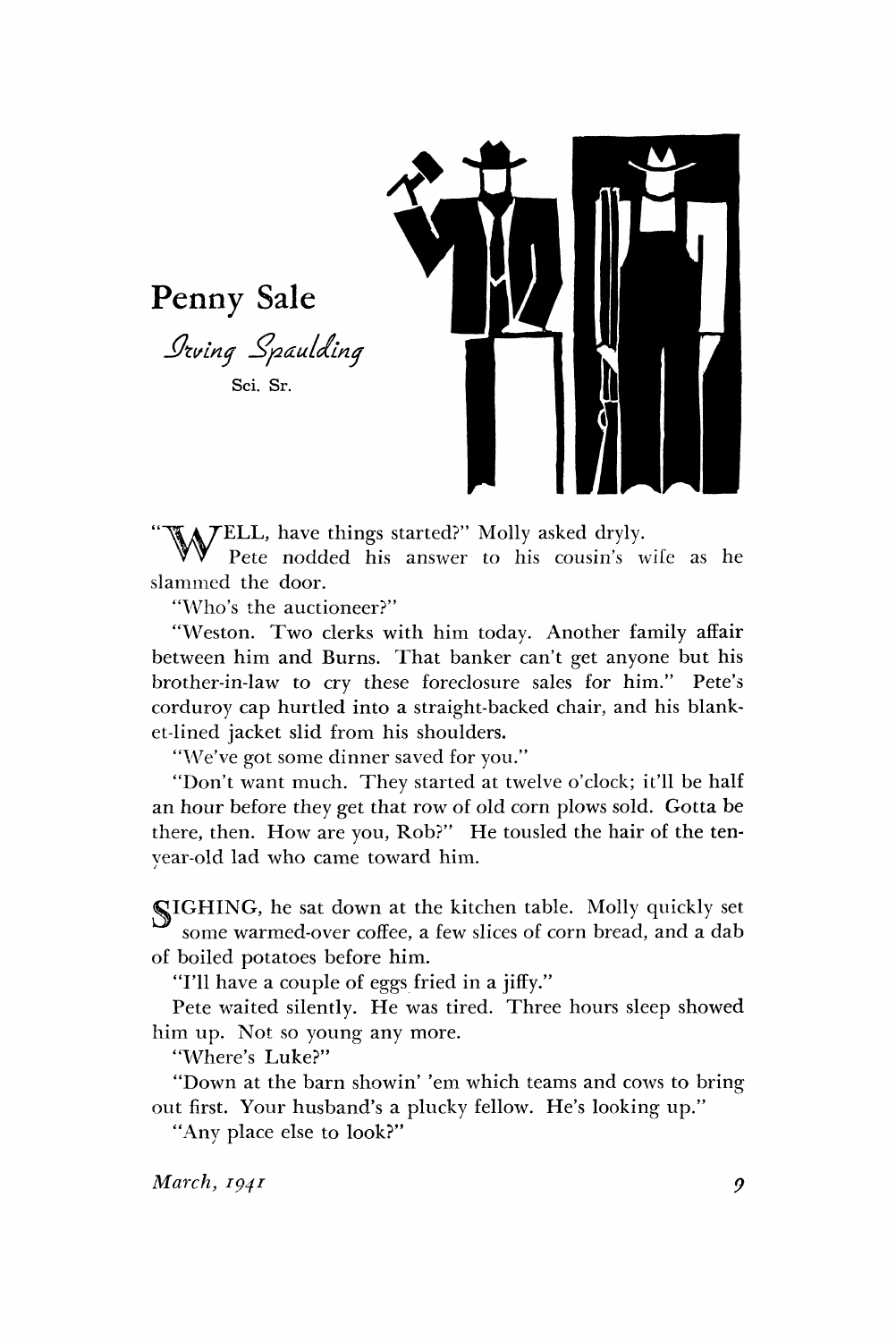"Nowhere."

Pete clasped his hands, his elbows resting on the table. Before him, from the kitchen window, stretched eight miles of halfsnow-covered fall plowing, fields of corn stalks, and unplowed stubble, dotted with box-like groves from which windmills protruded.

"Mamma! Can I go out in the barn where Daddy is?"

"No, Rob. You stay in here today. Here are your eggs, Pete. Now, don't whine," she added as the boy showed signs of fretting.

"Better stay in here a while, Bub," Pete admonished. "Wait until the crowd's gone, and we'll go out and have a look around."

He began gulping food.

This was different from his sale back in 1930, he thought. Every fellow who came then brought at least one kid, or so it seemed, and they'd played around, getting in and out of the way, until their dads had corralled them when the sale broke up. This afternoon there wasn't a kid on the place. At least, not one who couldn't handle a gun.

Yep. They'd sold him out in '30. Three years had passed. Three years of hard living for him and his wife. They'd bought a team and a couple of cows with what was left from the sale. By working out they were able to exist on the acreage they'd rented near town. It had been hard, at first, to work as a hired hand for fellows with whom he had traded work when he was farming for himself.

UT now—it'd be different with Luke. There wasn't work to be had. There wouldn't be anything left from the sale. He would go on relief, unless he could get some machinery and some livestock. Then he could move on to his mother-in-law's eighty.

If things went right this afternoon, Luke'd have his machinery and livestock. There were at least two hundred men in the yard. Neighbors—good neighbors! With guns in their cars. They wouldn't use guns less they had to. Blanchard's sale last week had been bad—two men killed and half a dozen in the hospital. But—if they had to use 'em—rifles and blank shot gun shells first —in the air. A fellow could always lower his sights! They wouldn't have to, though, if they could bid things in for less than a dollar this afternoon! Then they'd give 'em back to Luke!

A sudden pounding on the door brought Molly from the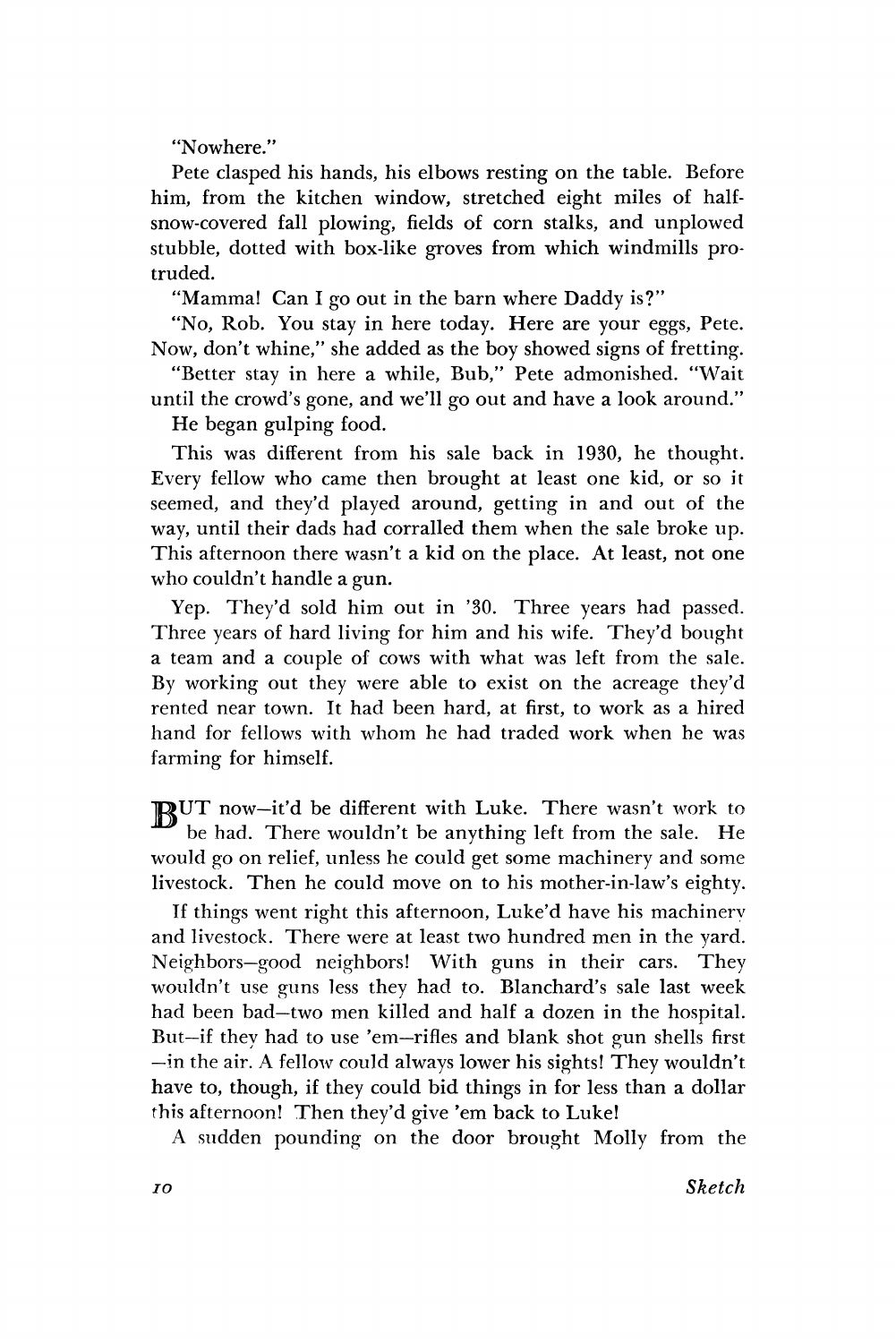front room where she'd been watching the crowd of "neighborsgood neighbors! With guns in their cars." Wrenching the door open, she paused.

"Hello, Loren."

"Pete here?"

"Yeah. Come on in." She turned to Pete, "It's Loren Schmitzer," and returned to the front room with Rob, who had followed her to the kitchen.

"How near the end of that row of corn plows are they, Loren?"

"Close. Ya better get out there pretty quick. Pete, this is my nephew, Rogel Layden, from Lone River."

"How are you?" Their hands clasped.

"They're foreclosin' on him. Sale's a week from Thursday." "Burns?"

"Yeah—and the local bank at Lone River." He shook his greyed head, and his stooped shoulders jumped in a little shrug. "Well, he's wonderin'—if this scheme of yours works—if you'd come over and run his sale."

"I don't know. We aren't sure we can put it over. You can rent a place if you have equipment?"

The nephew nodded. "There'll be some cash or beef for you, if you come."

"Pete!"

A boy of sixteen burst into the house. "One corn plow left, Pete! Luke's ready to have 'em start!"

"See me when this is over, Loren," Pete said, glancing at his nearly finished dinner and reaching for his cap and jacket. "If we're able," he added. "Where are you stationed, Larry?"

"I'm with the guns in the four cars at the end of the chicken house."

"Well—take care of yourself." Pete strode from the house, Loren and the nephew at his heels.

*A* S HE reached the gas barrels by the machine shed, Pete stopped. Yes—the roans were being brought out! Luke's favorites—tall, broad, husky—their harness jangling—walkingtrotting—now standing in the large space between the orchard and the corn crib. The crowd shifted its position, circling the team. By the crib—Pete glanced—yes!—a half dozen fellows apparently not interested in horses, their hands filled with long, tapered

*March, 1941 11*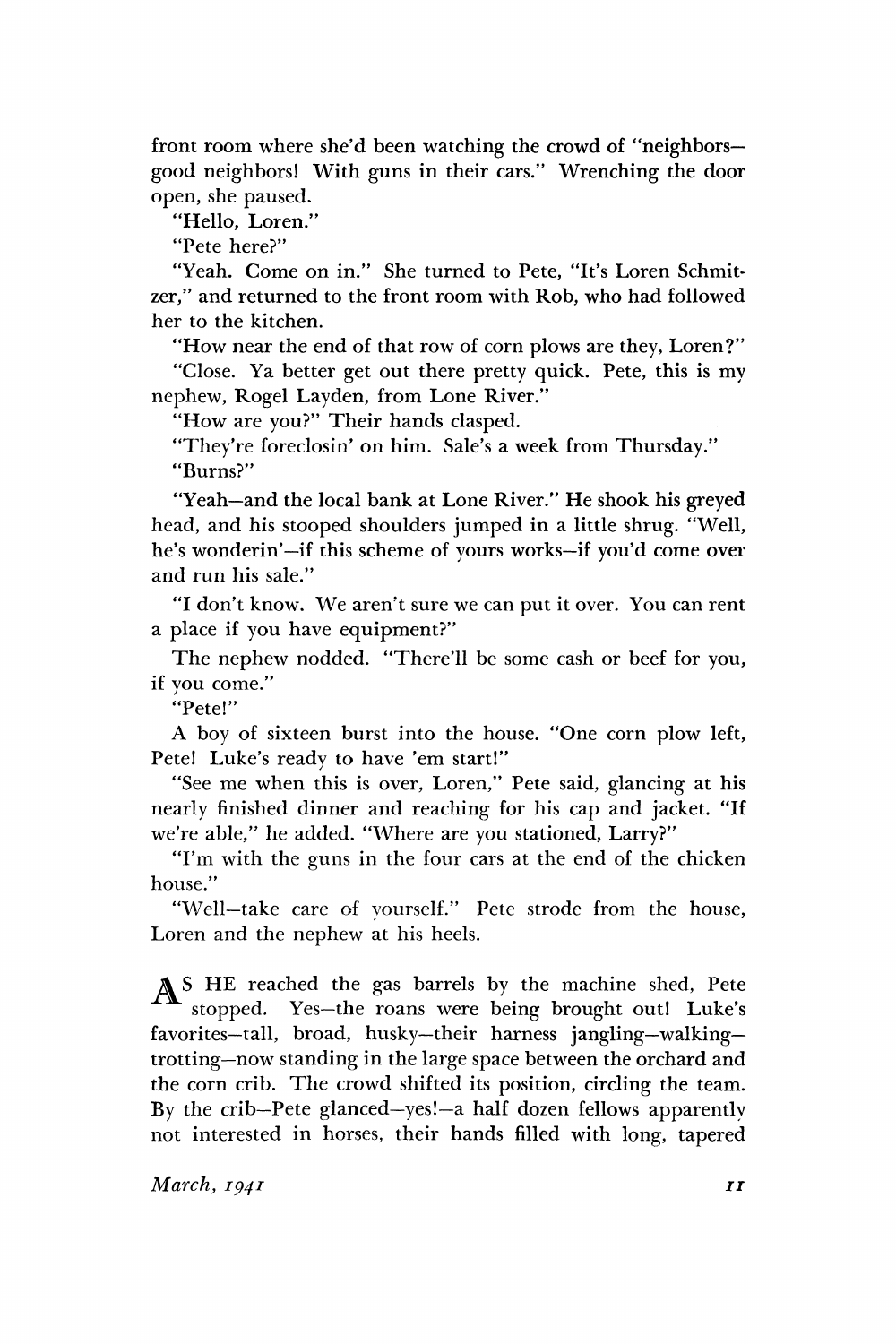ears of corn which they were examining carefully. Swinging up to a position on the barrel racks, Pete scanned the yard.

Weston, flanked by his two clerks, stood near the team inside the circle of men. Crisply his lingo ran across the space to the gas barrels.

"Now, men—here's a pair of eight-year-old roans. Both of 'em sound—except the left one. She was caught in a fence once and has a scar on her left shoulder! The injury doesn't bother her, and she's a good worker! The other one's as sound as a dollar! Now, we're gonna sell 'em as they are—in the harness! A right smart good team! Who'll start 'em off?'"

There was a long pause.

"Anybody? Who'll start 'em? Ya've seen 'em in action, boys! They're a good team! Wha' da' I hear?"

Another long pause.

"Fifty cents." The drawled bid came from the edge of the crowd. Pete smiled. Harley could be relied on. Trust him to start things off.

"Fifty! Fifty—a— What did you say?" he asked the bidder.

"Fifty cents." Again the slow drawl.

Weston grinned.

"O. K. Fifty cents! Anybody give fifty dollars? Fifty dollars?" "Fifty dollars."

"OETE gazed at the bidder—a well-dressed young fellow—near the edge of the crowd. Quailing under the farmers' glances, the smooth-shaven chap drew the collar of his trim, grey overcoat high and pulled his grey hat over his face. Quietly an ear of corn spun low across the crowd and shattered with a bang on the steel snout of the corn picker. The roans jumped—three men grabbed their bits.

Pete waited, watching the crowd draw closely about the team; good fellows, these neighbors—they knew what they were here for! Weston's call rolled out:

"Got fifty! Who'll give sixty? Sixty, sixty, sixty,—"

"Fifty-one cents!" It was not the drawl this time.

"Fifty-one cents, the gentleman says! Who'll give sixty dollars?" "Sixty dollars!" Again from the grey overcoat.

Anxiously, Pete glanced toward the men at the corn crib. Again corn spun over the crowd. Half ears this time. A heavy butt struck the grey coat squarely in the right shoulder. With snake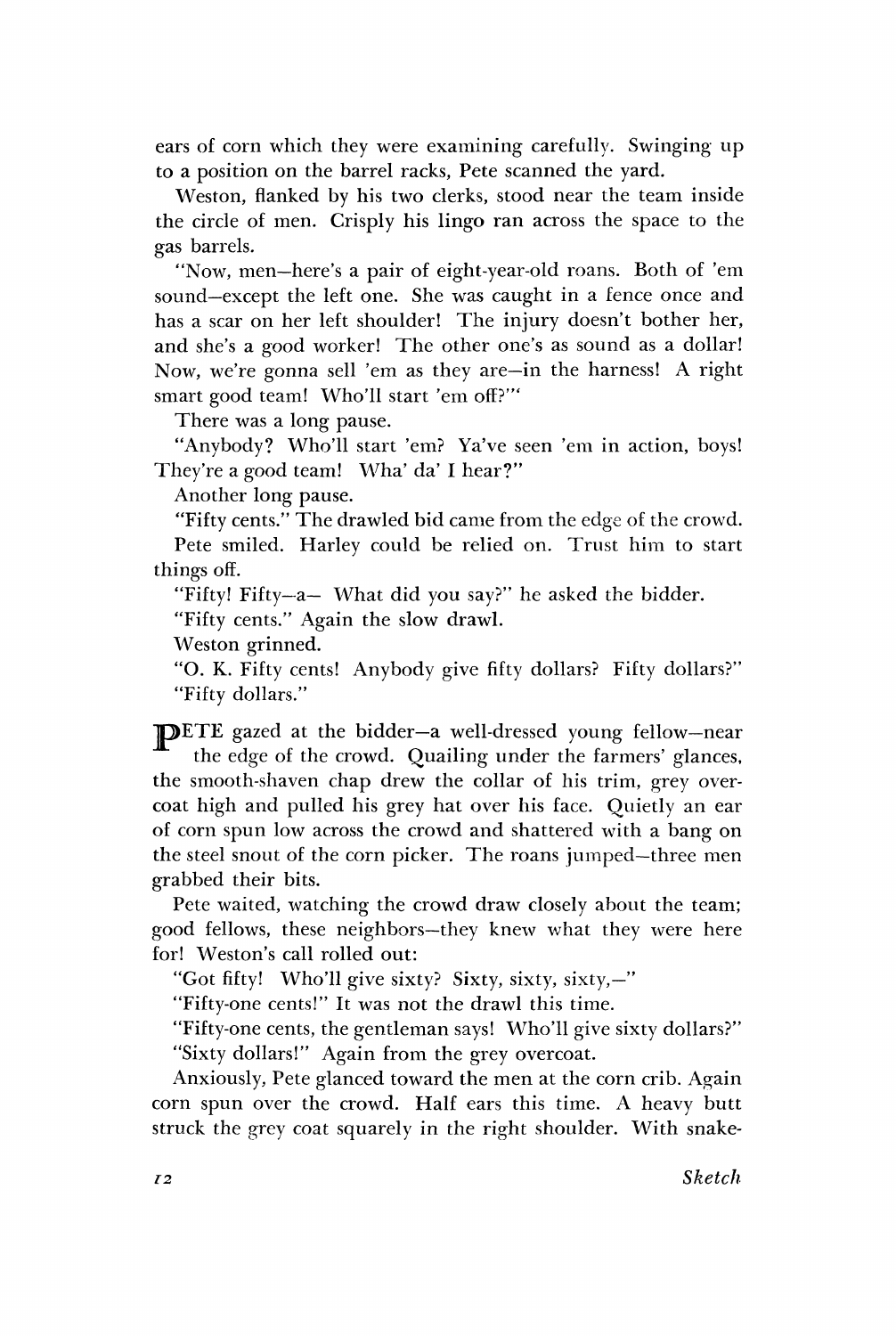like rapidity the chap turned, striking with his left hand, only to find himself in the embrace of a wiry, denim-clad pair of arms.

"Look out! The team!"

"Get out of the road!"

"Quit throwin' corn!"

Pete flinched as the roans reared, excited by the mob and the crash as a couple of pieces of corn hit the picker again. Farmers scattered. Snorting, the team plowed their way to the edge of the ring of men, where they broke into a dead run, then cavorted aimlessly about the yard.

"Must 'a' been hit with some corn!" "Let 'em run!" "They'll be all right as long as they run together!" "Better catch 'em 'fore they run into some machinery!"

"HEY! Whose car is that?"

*A* BLUE sedan was crawling onto the graveled road at the end of the rutty driveway. It paused as though to set itself for the five-mile sprint to town.

Pete dropped from the barrel rack. "Who's in it?"

"One of Weston's clerks and the guy with the grey overcoat." "Who is that guy?" "A cousin of Weston's, I guess." "Oh!" "Well, they're gone."

"Let's get the team!" Pete called, and a dozen fellows headed for the far side of the orchard where the roans now stood nervously in the fence corner.

The team being caught, Pete watched the road from the corner of the wellhouse. The blue car had disappeared. A tough break! What now? A posse, perhaps. And the men—the men, in little groups of five or six, were dropping away from the crowd to return a few minutes later with shotguns and rifles slung under their arms. Neighbors—anxious to help! By pairs, a score of them strode through the orchard to the road. A dozen clustered at the end of the driveway. Two pairs stationed themselves in the far corners of the barnyard. Above Pete, dangling his feet over the edge of the small platform at the top of the windmill tower, a red-scarfed little Irishman sat where he could watch the roads and fields. "No posse's gonna slip up on us!" he'd muttered.

Calls of "Get the sale goin', Weston!" "Bring out another team!" "Bring out some cows!" "Come on! Get goin'!" rolled through the air.

*March, 1941* 

*3*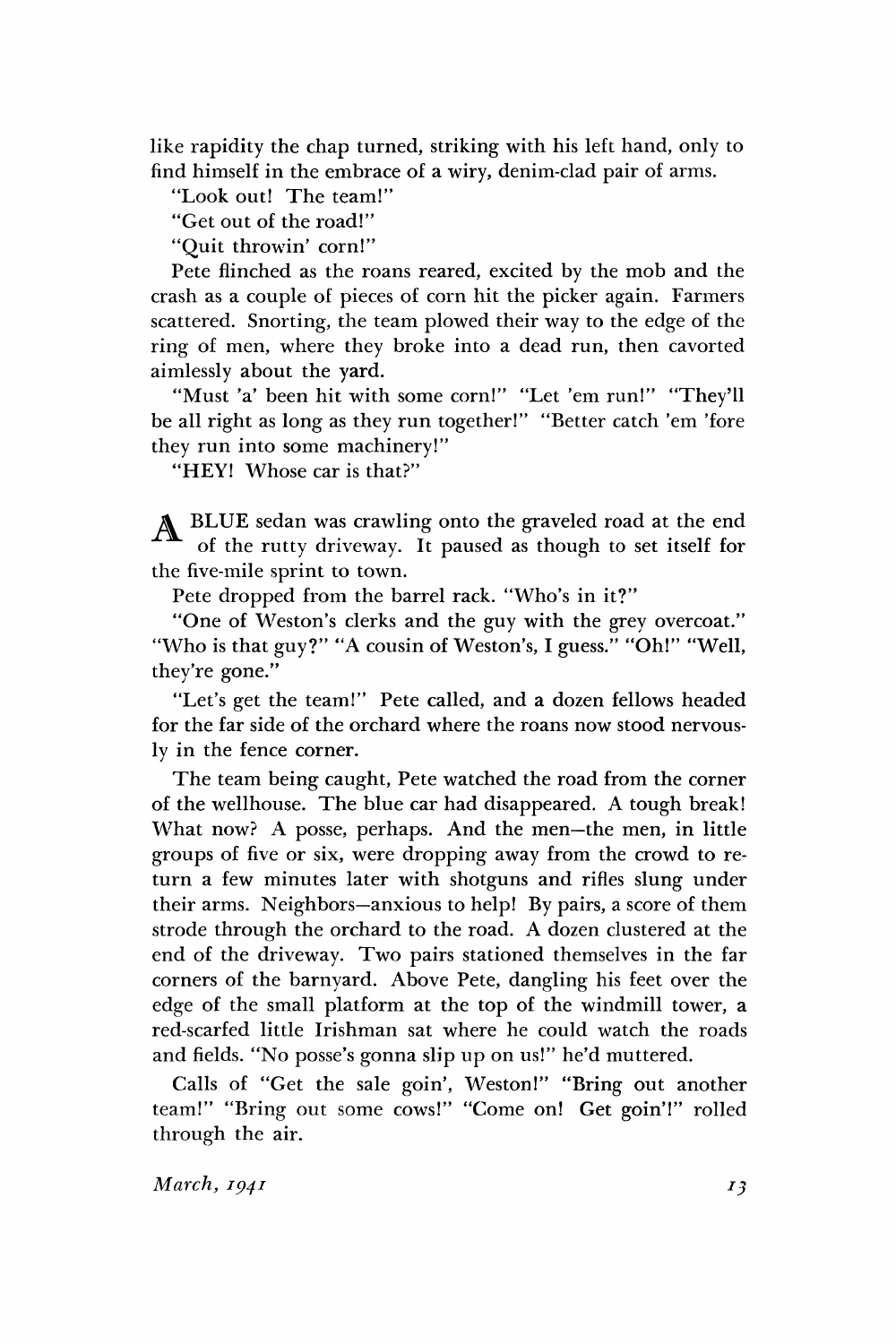Pete motioned for a team to be brought from the barn, as he stalked toward the crowd of men. Moving close to the auctioneer, he picked up an ear of corn. Slowly, he shelled a few kernels, watching them slide from their long even rows as a team of bays trotted up. Pete raised his head; his eyes met those of the auctioneer. "All right, Weston! Let's start!"

TRELUCTANTLY, Weston started. The bays sold quickly at 90 cents; the roans were sold next at 99 cents. Luke could use four horses. The five best cows—Luke would need them; the year-old corn planter, the two-row corn plow, the gang plow, the four-section drag, the harrow—Luke would need them, too. Weston sold rapidly—with apparent disregard for the word "cents" which followed every bid. An ear-splitting whistle from the windmill tower brought activities to a halt.

"Keep selling," Pete said quietly to Weston.

Three rifle bolts clicked.

As Weston took up his call, Pete hustled to the foot of the windmill. He exchanged shouts with the Irishman. Two cars, eh? Blue? Grey? Turning, he sprinted toward the road, as the fugitive clerk and Weston's cousin stopped the blue sedan in the "Y" of the driveway. Burns' long Packard followed. Guns in their hands, the cluster of men blocked the drive.

Sliding through the group of men, Pete halted as Burns rolled down the window of his Packard.

"What's going on here?" The words were wrapped in cigar smoke.

"We're havin' a sale. Want to go up and look around? Or'd you rather watch from here?" Empty handed, Pete stepped near the open window of the Packard.

"What's this about bidding in cents?"

"We're buying things at a price we can afford—with corn at ten cents a bushel."

"What's the idea?"

"Just savin' enough stuff for Luke so he can go over and work his mother-in-law's place."

Pete watched a curl of smoke twist thoughtfully from Burns' lips. In the silence Weston's voice—Burns' brother-in-law's voice —hummed from the yard, "Got twen'y-three! Anybody give twen'y-four? Twen'y-four? Twen'y-four, twen'y-four—" hummed